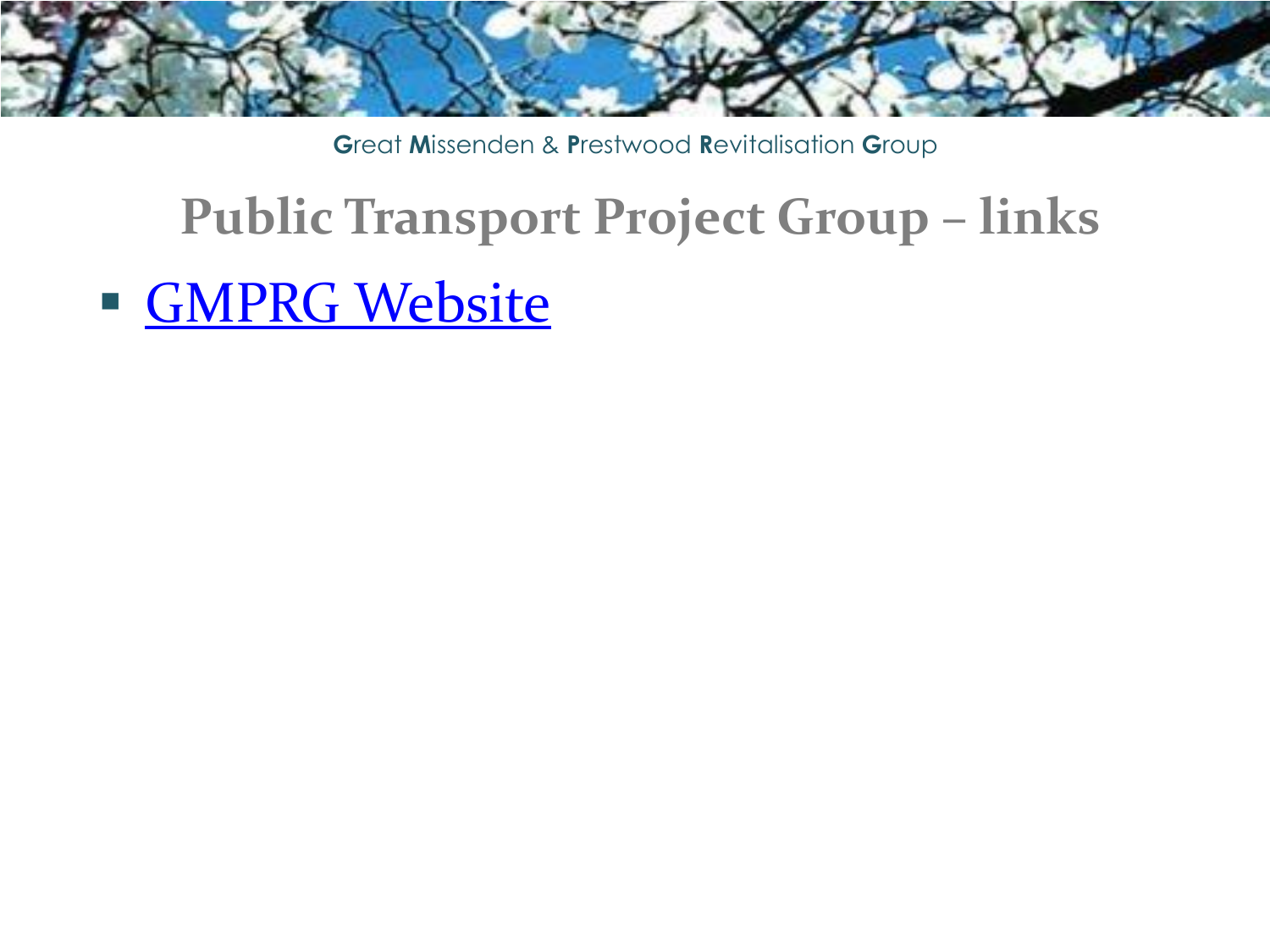

#### Public Transport - as at 2019

#### **RESOURCES**

- GMPRG leadership and communication with other stakeholders ٠ (Councils, service providers, village associations etc) where appropriate.
- Volunteers to form project group to plan how to meet these objectives. ш
- Integrate with local village associations, schools (including PTAs),  $\blacksquare$ councils and other volunteers to move things forward.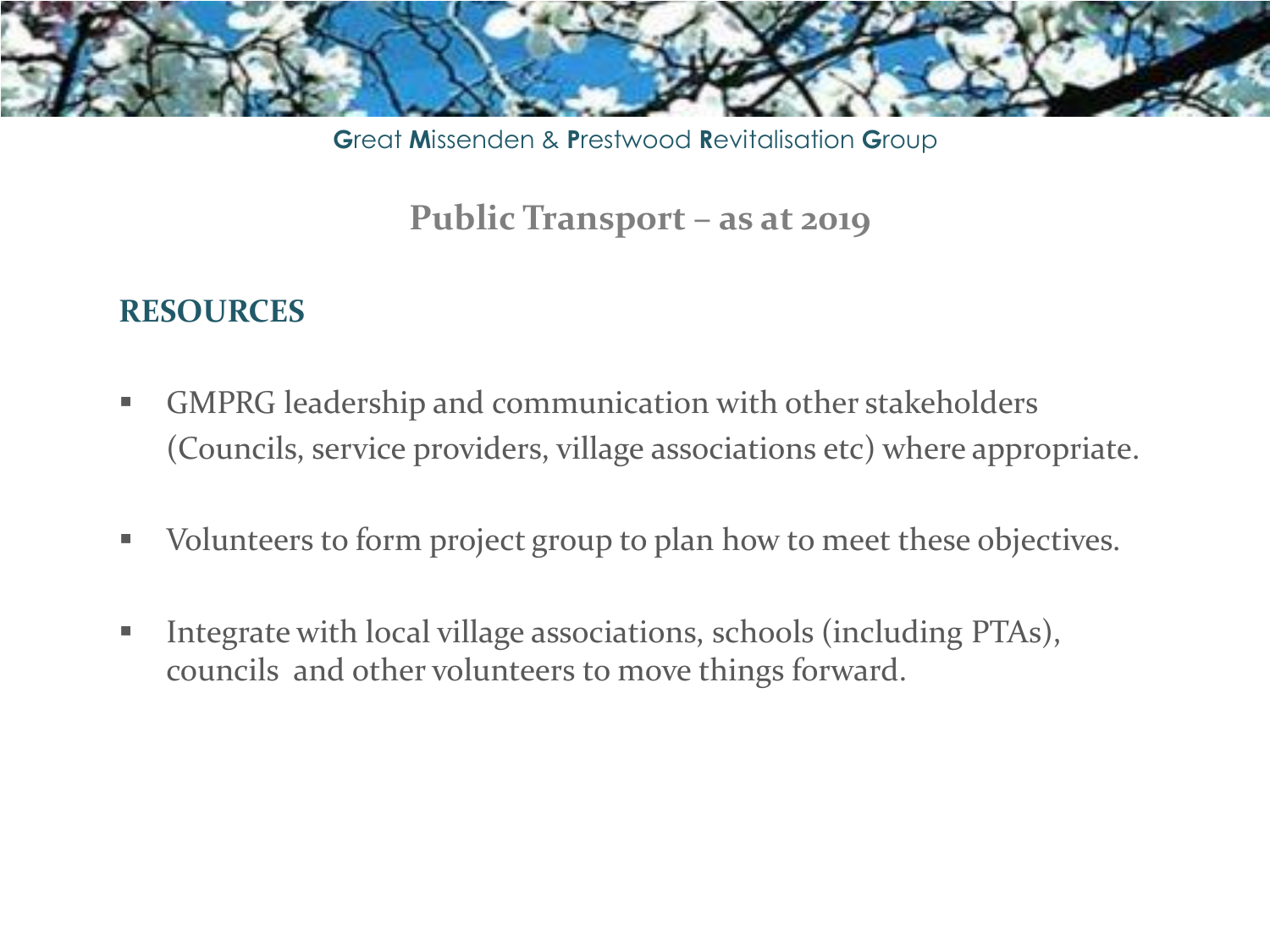

**G**reat **M**issenden & **P**restwood **R**evitalisation **G**roup

**Public Transport- Progress since 2019 AGM**

- ARRIVA WILL NOT IMPROVE THE LOCAL BUS SERVICE they have actually reduced it further
- This area needs regular peak time commuter services and occasional daytime services
- Advised by an expert in local bus services, we are now aware of the complexity, expense and liability of running any sort of RELIABLE local bus service without substantial investment and properly licensed drivers. Proper transport business experience needed
- We have looked at several community bus services but have yet to find a business model that suits the peak/off peak mix for this area
- We also considered integration with other bus service providers, car share, taxi services
- We considered a survey of residents to establish evidence of demand
- We wanted to include the environmental benefits of integrated public transport
- Then the Pandemic ................ Public transport goes into turmoil so group suspended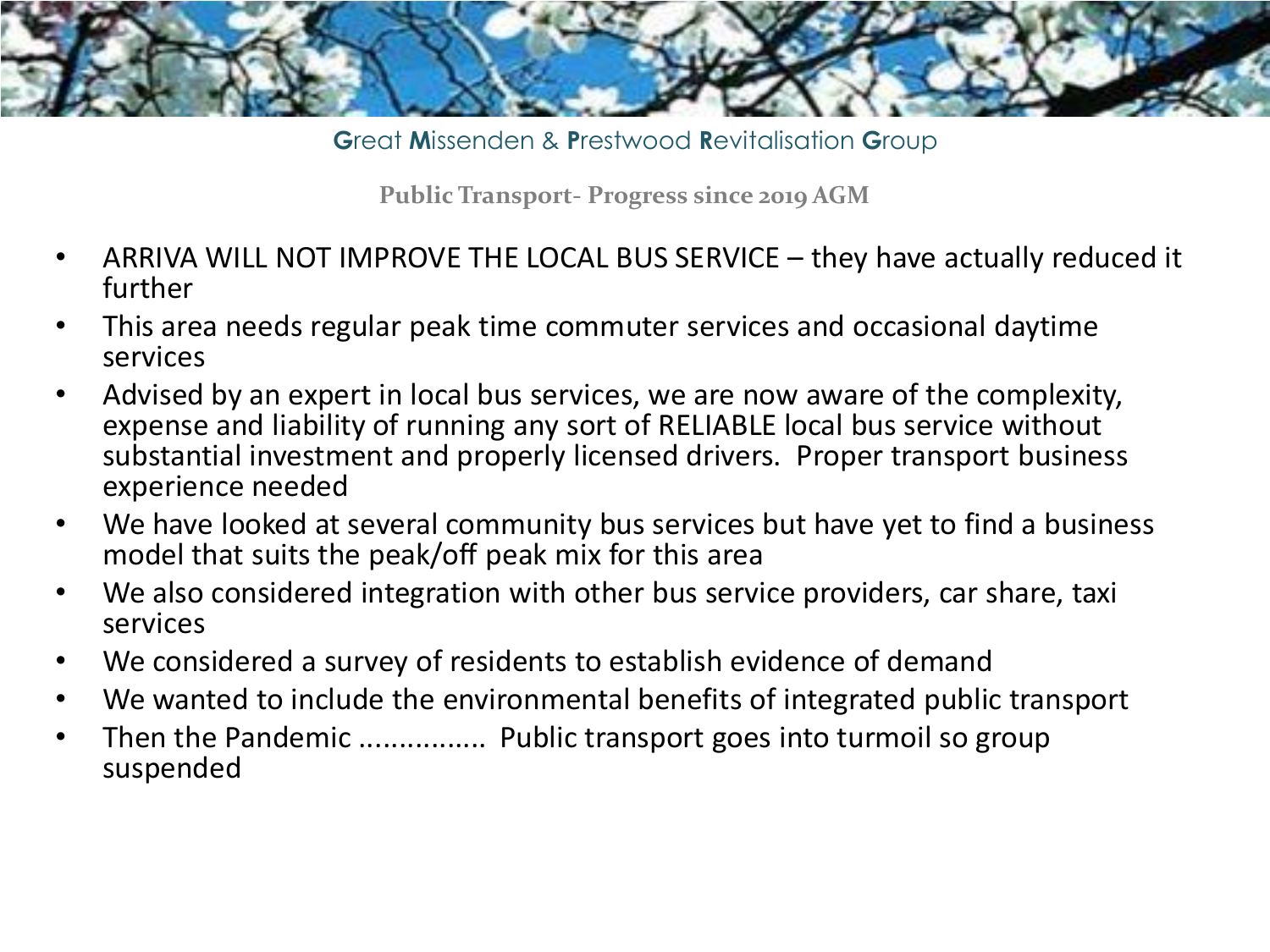

**Public Transport** 

# What next for this group?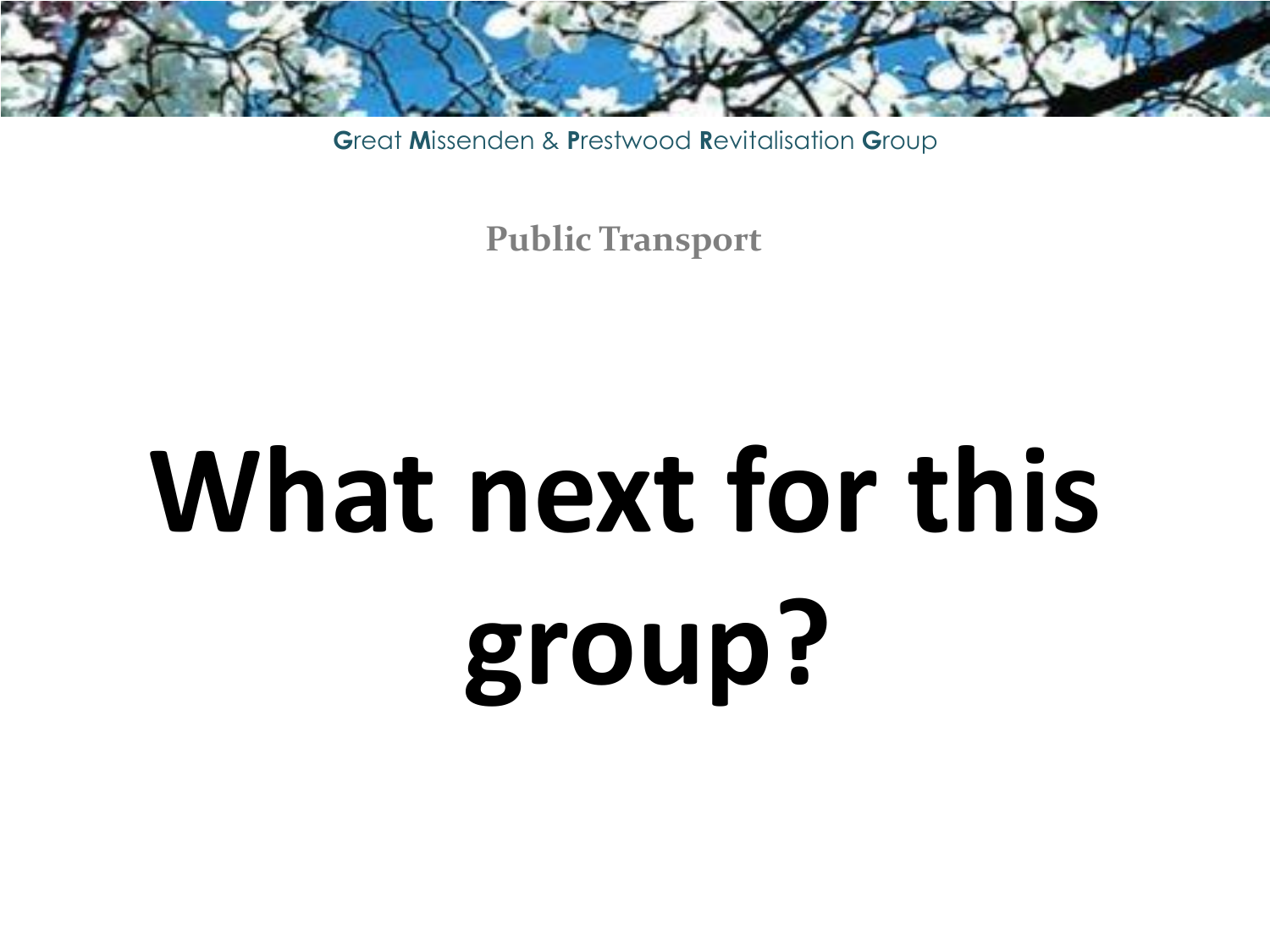

### **Public Transport**

#### **March 2021 from Gov.uk so it must be right**

#### **Prime Minister launches £3 billion bus revolution**

- Prime Minister Boris Johnson today (15 March 2021) unveils the most ambitious shake-up of the bus sector in a generation, which will see lower, simpler flat fares in towns and cities, turn-up-and-go services on main routes, and new flexible services to reconnect communities.
- The Government's new bus strategy, backed by £3 billion of investment, will see passengers across England benefiting from more frequent, more reliable, easier to use and understand, better coordinated and cheaper bus services.
- Levelling up services across the country will encourage more people to use the bus, rather than the car, as we build back better from the coronavirus (COVID-19) pandemic.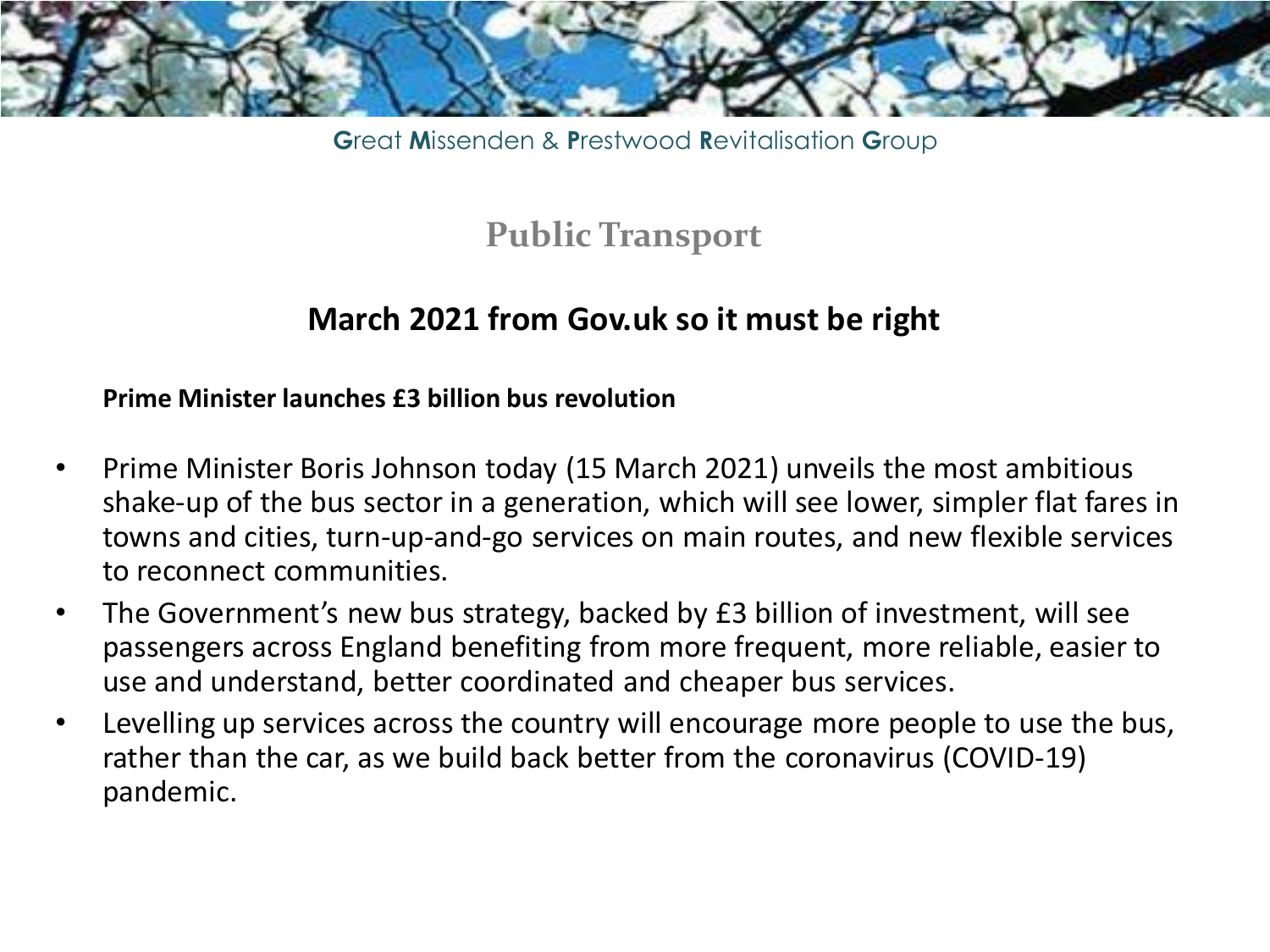

## **Public Transport – Council Survey**



#### **Introduction**

- As required in the National Bus Strategy (*Bus Back Better*) published in March 2021, Buckinghamshire Council is currently drawing up a Bus Service Improvement Plan (BSIP). The BSIP outlines the ambitions of both the Council and local bus operators on how bus services can be improved in order to attract more passengers and reduce local car journeys. This in turn will help to inform the creation of an Enhanced Partnership between the Council and bus operators.
- Buckinghamshire Council is undertaking a survey with both bus users and the wider community to determine which measures for improving bus services to prioritise. Please take the survey to ensure that your priorities are reflected in the BSIP when this is published in October 2021.